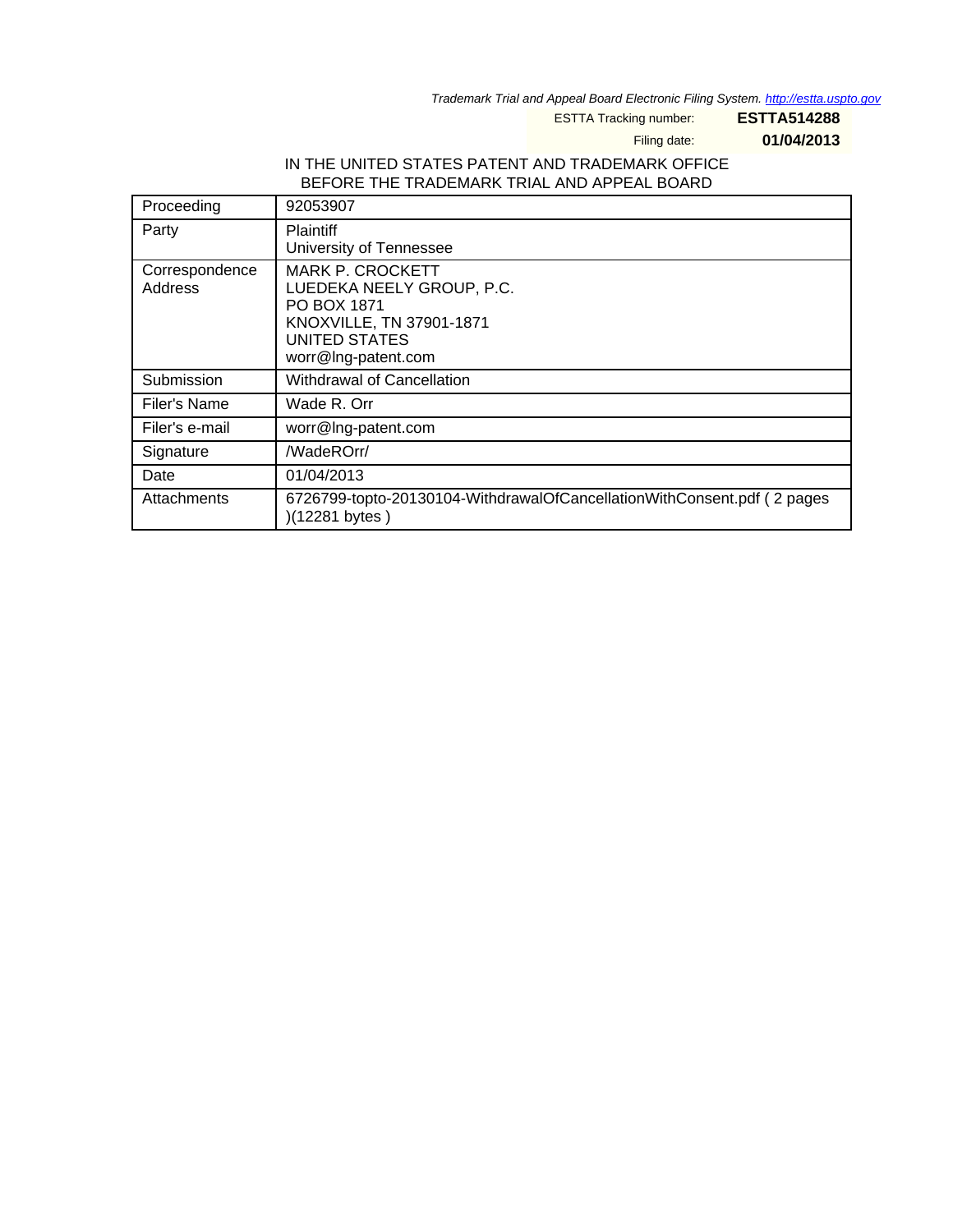## IN THE UNITED STATES PATENT AND TRADEMARK OFFICE BEFORE THE TRADEMARK TRIAL AND APPEAL BOARD

| University of Tennessee    |             |  |
|----------------------------|-------------|--|
|                            | Petitioner, |  |
| V.                         |             |  |
| <b>Syracuse University</b> |             |  |
|                            | Registrant. |  |

 $\overline{a}$ 

Cancellation No.: 92053907

Mark: ORANGE ) Reg. No.: 3,382,718

## **PETITIONER'S WITHDRAWAL OF CANCELLATION WITH CONSENT**

The parties in this Cancellation have entered into a settlement agreement in this matter. The settlement agreement requires that Petitioner's Cancellation be withdrawn with the consent of Registrant. In view of the agreement reached by the parties, Peitioner hereby withdraws its Petition (Cancellation No. 92053907) against Syracuse University for the mark of Registration No. 3,382,718.

Respectfully submitted,

Date: January 4, 2013 s/Wade R. Orr

Wade R. Orr LUEDEKA NEELY GROUP, P.C. Attorneys for Petitioner P.O. Box 1871 Knoxville, TN 37901 (865) 546-4305